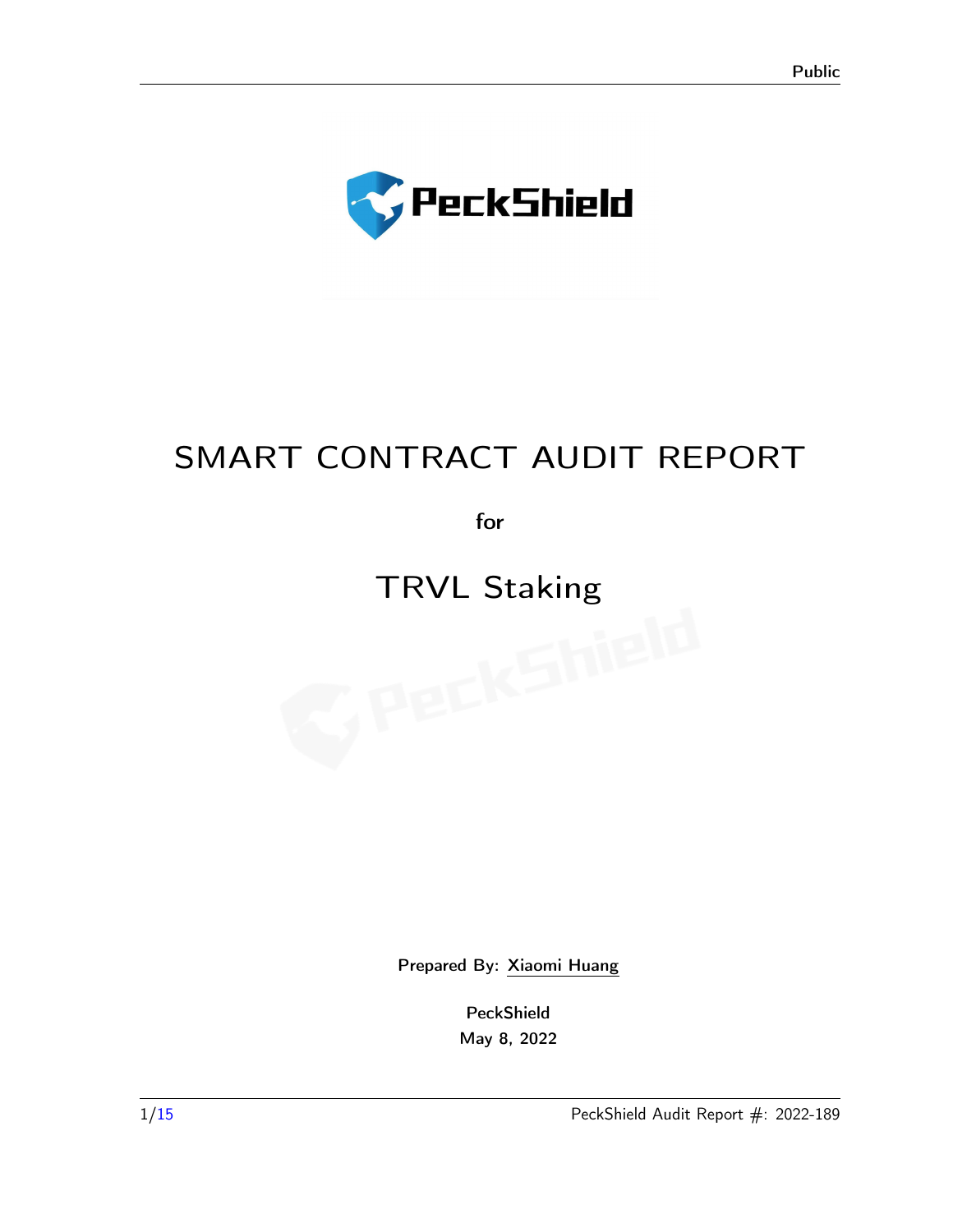## Document Properties

| <b>Client</b>         | TRVL.com                    |  |
|-----------------------|-----------------------------|--|
| <b>Title</b>          | Smart Contract Audit Report |  |
| <b>Target</b>         | <b>TRVL Staking</b>         |  |
| <b>Version</b>        | 1.0                         |  |
| <b>Author</b>         | Xuxian Jiang                |  |
| <b>Auditors</b>       | Jing Wang, Xuxian Jiang     |  |
| <b>Reviewed by</b>    | Xiaomi Huang                |  |
| Approved by           | Xuxian Jiang                |  |
| <b>Classification</b> | Public                      |  |

## Version Info

| Version Date | <b>Author(s)</b> Description               |                                                |
|--------------|--------------------------------------------|------------------------------------------------|
| 1.0          | May 8, 2022   Xuxian Jiang   Final Release |                                                |
| $1.0$ -rc    |                                            | May 8, 2022   Xuxian Jiang   Release Candidate |

## Contact

For more information about this document and its contents, please contact PeckShield Inc.

| Name         | Xiaomi Huang           |
|--------------|------------------------|
| <b>Phone</b> | +86 183 5897 7782      |
| Email        | contact@peckshield.com |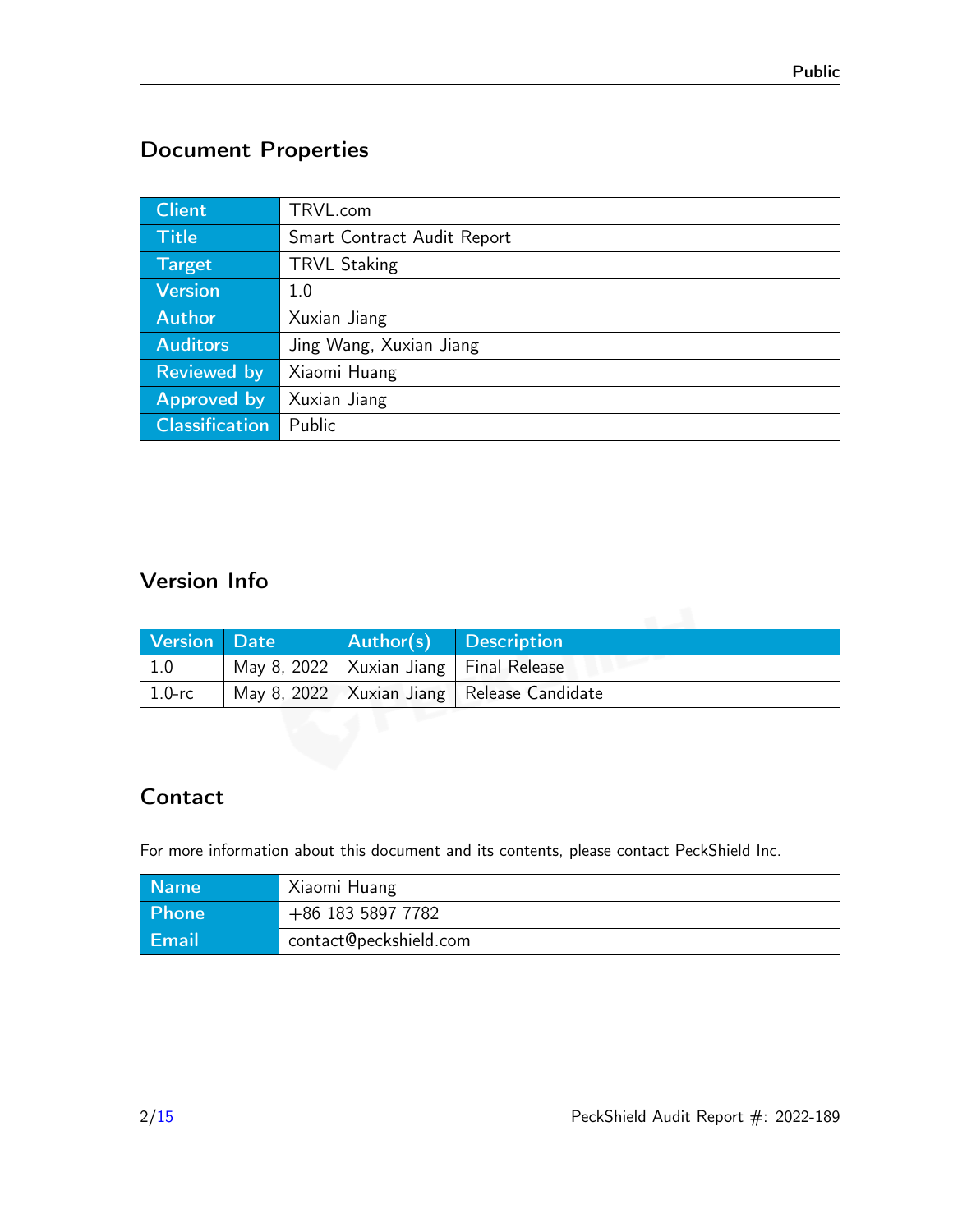## **Contents**

| $\mathbf{1}$   | <b>Introduction</b>     |    |
|----------------|-------------------------|----|
|                | 1.1                     |    |
|                | 12                      |    |
|                | 1.3                     |    |
|                | 1.4                     |    |
| $\overline{2}$ | <b>Findings</b>         | 9  |
|                |                         |    |
|                |                         |    |
| $\mathbf{3}$   | <b>Detailed Results</b> | 11 |
|                | 3.1                     |    |
|                |                         |    |
| 4              | <b>Conclusion</b>       | 14 |
|                | <b>References</b>       | 15 |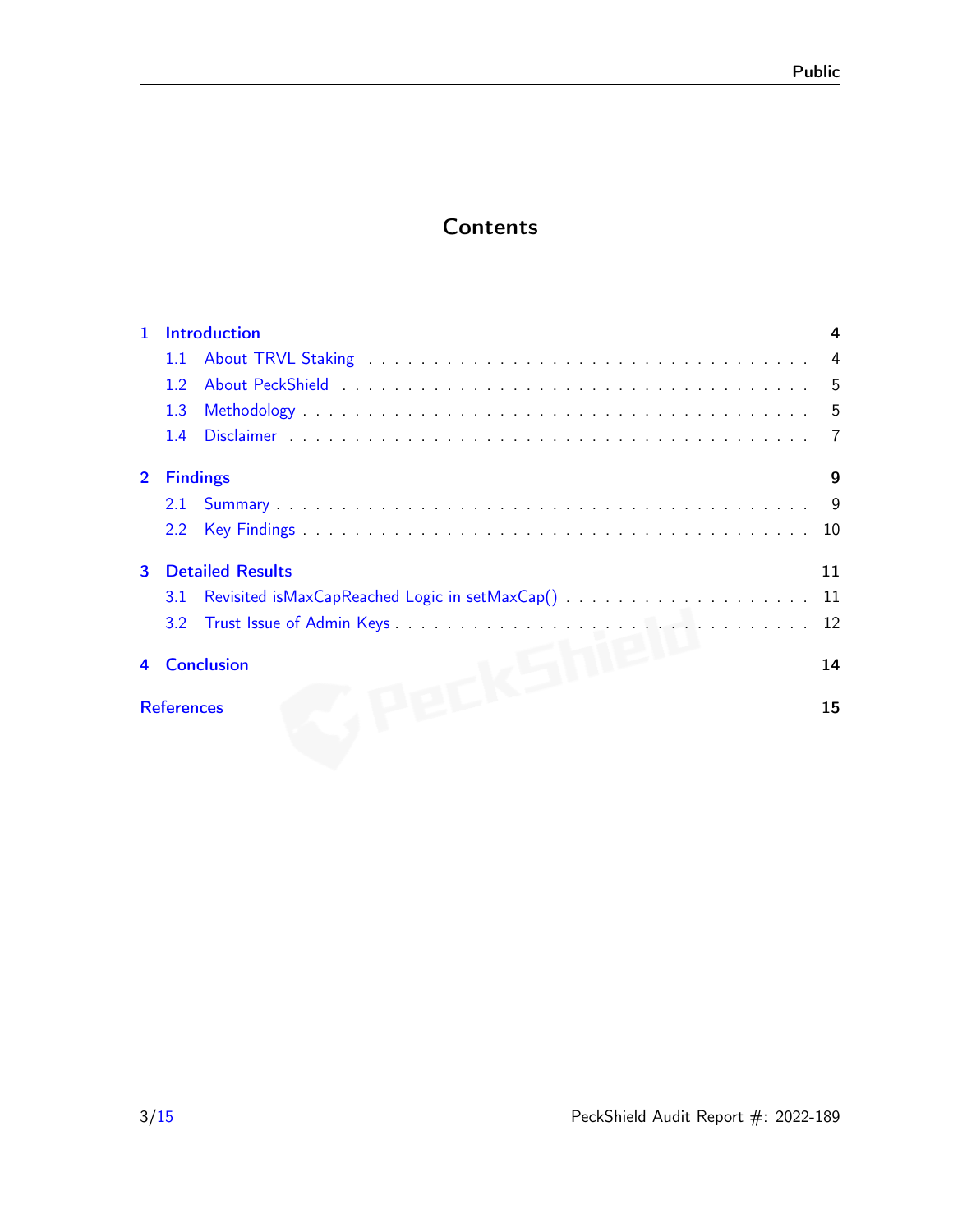# <span id="page-3-0"></span>1 | Introduction

Given the opportunity to review the TRVL Staking design document and related smart contract source code, we outline in the report our systematic approach to evaluate potential security issues in the smart contract implementation, expose possible semantic inconsistencies between smart contract code and design document, and provide additional suggestions or recommendations for improvement. Our results show that the given branch of TRVL Staking is well designed and engineered. This document outlines our audit results.

## <span id="page-3-1"></span>1.1 About TRVL Staking

TRVL is a decentralized platform for the home-sharing economy that facilitates accommodation discovery, booking, and payments. TRVL users can make payments with both fiat currencies and popular cryptocurrencies, including TRVL - the native utility token of the TRVL network. The audited TRVL Staking provides a timelocked rewarding mechanism to incentivize users to stake the supported tokens for rewards. The basic information of TRVL Staking is as follows:

| Item                | <b>Description</b>        |
|---------------------|---------------------------|
| Name                | TRVL.com                  |
| Website             | https://trvl.com/         |
| Type                | <b>EVM Smart Contract</b> |
| Platform            | Solidity                  |
| Audit Method        | Whitebox                  |
| Latest Audit Report | May 8, 2022               |

|  |  | Table 1.1: Basic Information of TRVL Staking |  |  |
|--|--|----------------------------------------------|--|--|
|--|--|----------------------------------------------|--|--|

In the following, we show the Git repository of reviewed files and the commit hash value used in this audit.

• https://github.com/dTravel/staking-contract.git (e178bfc)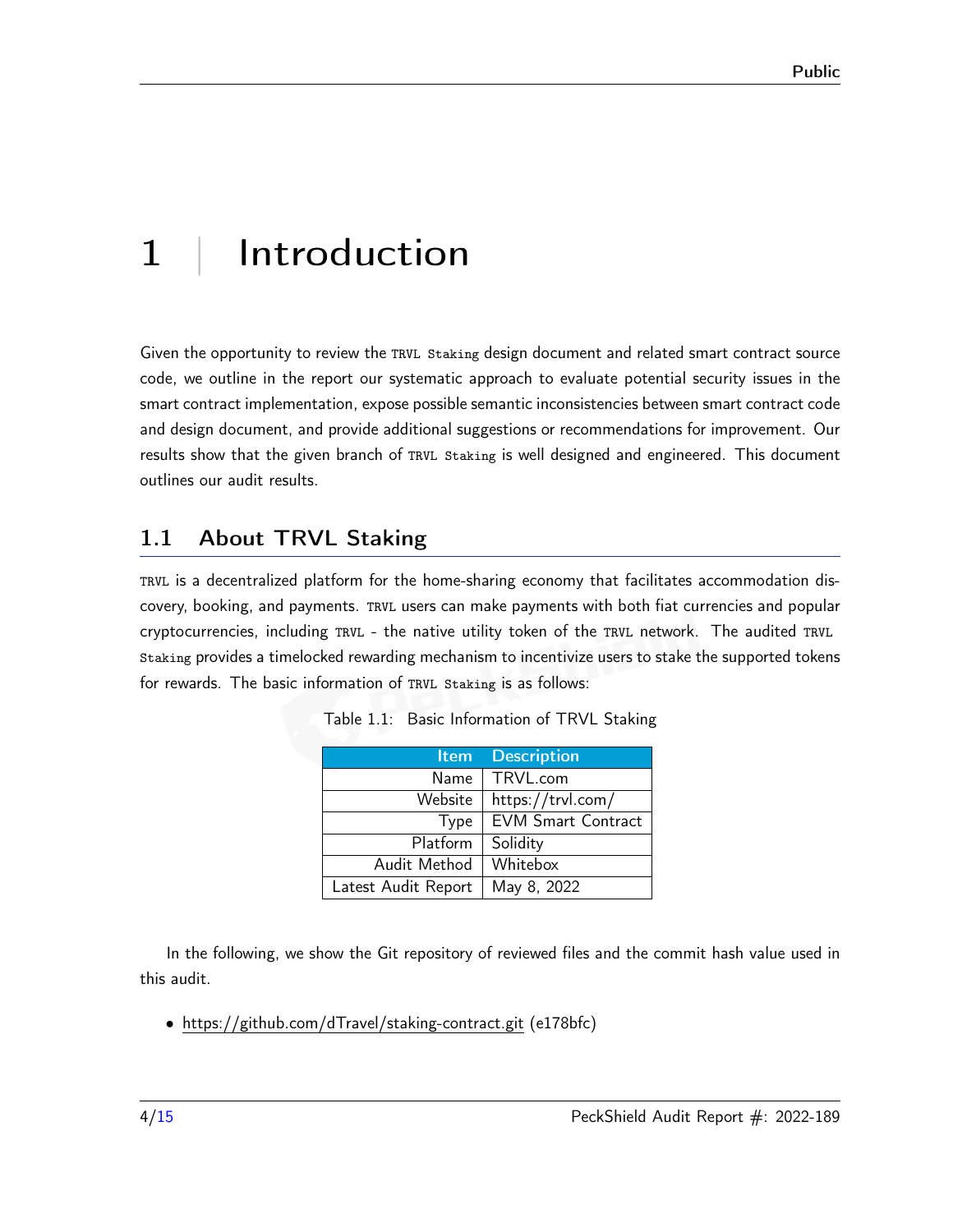## <span id="page-4-0"></span>1.2 About PeckShield

PeckShield Inc. [\[7\]](#page-14-2) is a leading blockchain security company with the goal of elevating the security, privacy, and usability of current blockchain ecosystems by offering top-notch, industry-leading services and products (including the service of smart contract auditing). We are reachable at Telegram [\(https://t.me/peckshield\)](https://t.me/peckshield), Twitter [\(http://twitter.com/peckshield\)](http://twitter.com/peckshield), or Email [\(contact@peckshield.com\)](contact@peckshield.com).

<span id="page-4-2"></span>

Table 1.2: Vulnerability Severity Classification

## <span id="page-4-1"></span>1.3 Methodology

To standardize the evaluation, we define the following terminology based on OWASP Risk Rating Methodology [\[6\]](#page-14-3):

- Likelihood represents how likely a particular vulnerability is to be uncovered and exploited in the wild;
- Impact measures the technical loss and business damage of a successful attack;
- Severity demonstrates the overall criticality of the risk.

Likelihood and impact are categorized into three ratings: H, M and L, i.e., high, medium and low respectively. Severity is determined by likelihood and impact and can be classified into four categories accordingly, i.e., Critical, High, Medium, Low shown in Table [1.2.](#page-4-2)

To evaluate the risk, we go through a list of check items and each would be labeled with a severity category. For one check item, if our tool or analysis does not identify any issue, the contract is considered safe regarding the check item. For any discovered issue, we might further deploy contracts on our private testnet and run tests to confirm the findings. If necessary, we would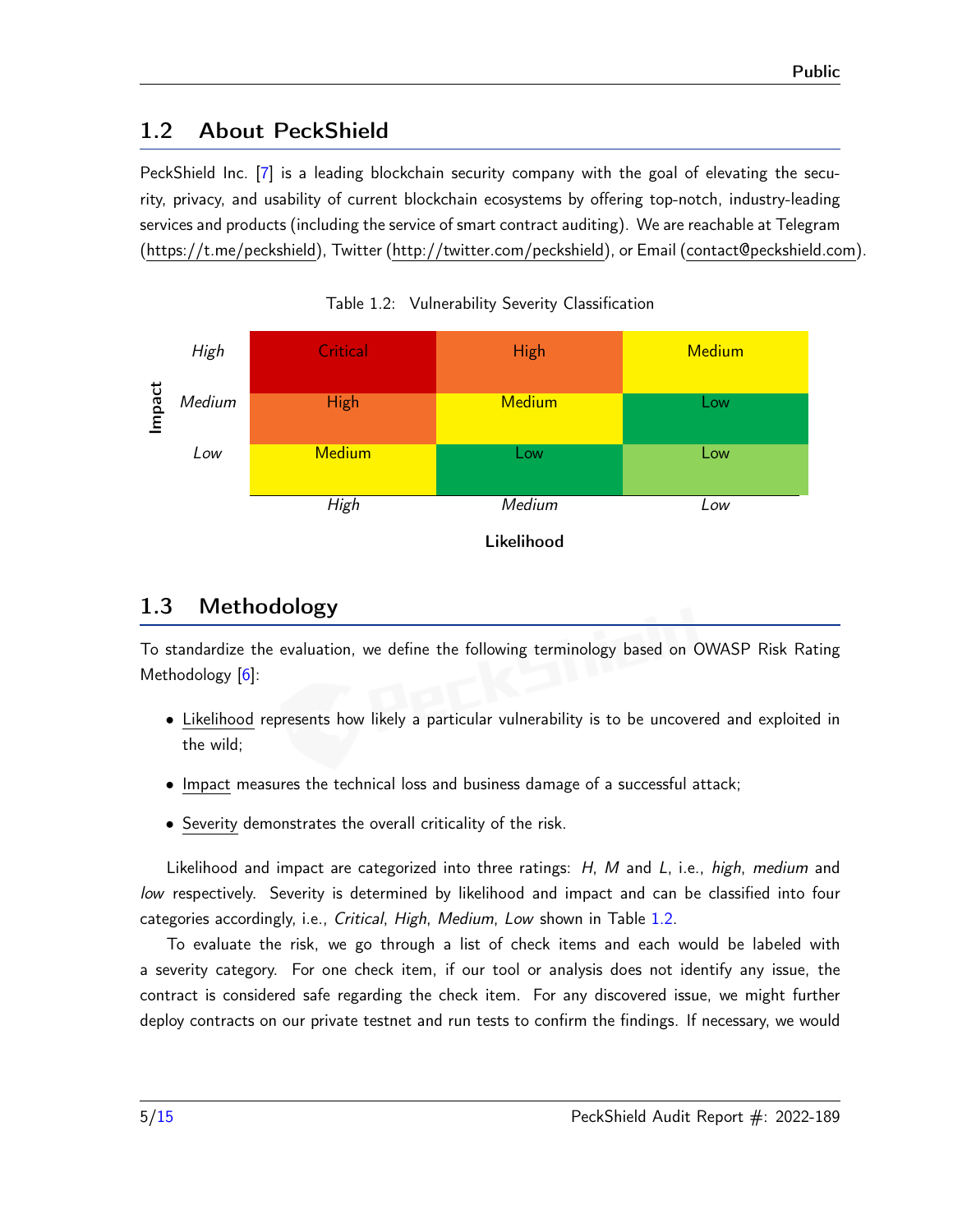<span id="page-5-0"></span>

| <b>Category</b>                    | <b>Check Item</b>                         |
|------------------------------------|-------------------------------------------|
|                                    | Constructor Mismatch                      |
|                                    | adminship Takeover                        |
|                                    | Redundant Fallback Function               |
|                                    | Overflows & Underflows                    |
|                                    | Reentrancy                                |
|                                    | Money-Giving Bug                          |
|                                    | Blackhole                                 |
|                                    | Unauthorized Self-Destruct                |
| <b>Basic Coding Bugs</b>           | Revert DoS                                |
|                                    | Unchecked External Call                   |
|                                    | Gasless Send                              |
|                                    | Send Instead Of Transfer                  |
|                                    | Costly Loop                               |
|                                    | (Unsafe) Use Of Untrusted Libraries       |
|                                    | (Unsafe) Use Of Predictable Variables     |
|                                    | <b>Transaction Ordering Dependence</b>    |
|                                    | Deprecated Uses                           |
| <b>Semantic Consistency Checks</b> | Semantic Consistency Checks               |
|                                    | <b>Business Logics Review</b>             |
|                                    | <b>Functionality Checks</b>               |
|                                    | Authentication Management                 |
|                                    | Access Control & Authorization            |
|                                    | Oracle Security                           |
| <b>Advanced DeFi Scrutiny</b>      | Digital Asset Escrow                      |
|                                    | Kill-Switch Mechanism                     |
|                                    | Operation Trails & Event Generation       |
|                                    | <b>ERC20 Idiosyncrasies Handling</b>      |
|                                    | Frontend-Contract Integration             |
|                                    | Deployment Consistency                    |
|                                    | Holistic Risk Management                  |
|                                    | Avoiding Use of Variadic Byte Array       |
|                                    | <b>Using Fixed Compiler Version</b>       |
| <b>Additional Recommendations</b>  | Making Visibility Level Explicit          |
|                                    | Making Type Inference Explicit            |
|                                    | Adhering To Function Declaration Strictly |
|                                    | Following Other Best Practices            |

| Table 1.3: The Full List of Check Items |  |  |  |  |
|-----------------------------------------|--|--|--|--|
|-----------------------------------------|--|--|--|--|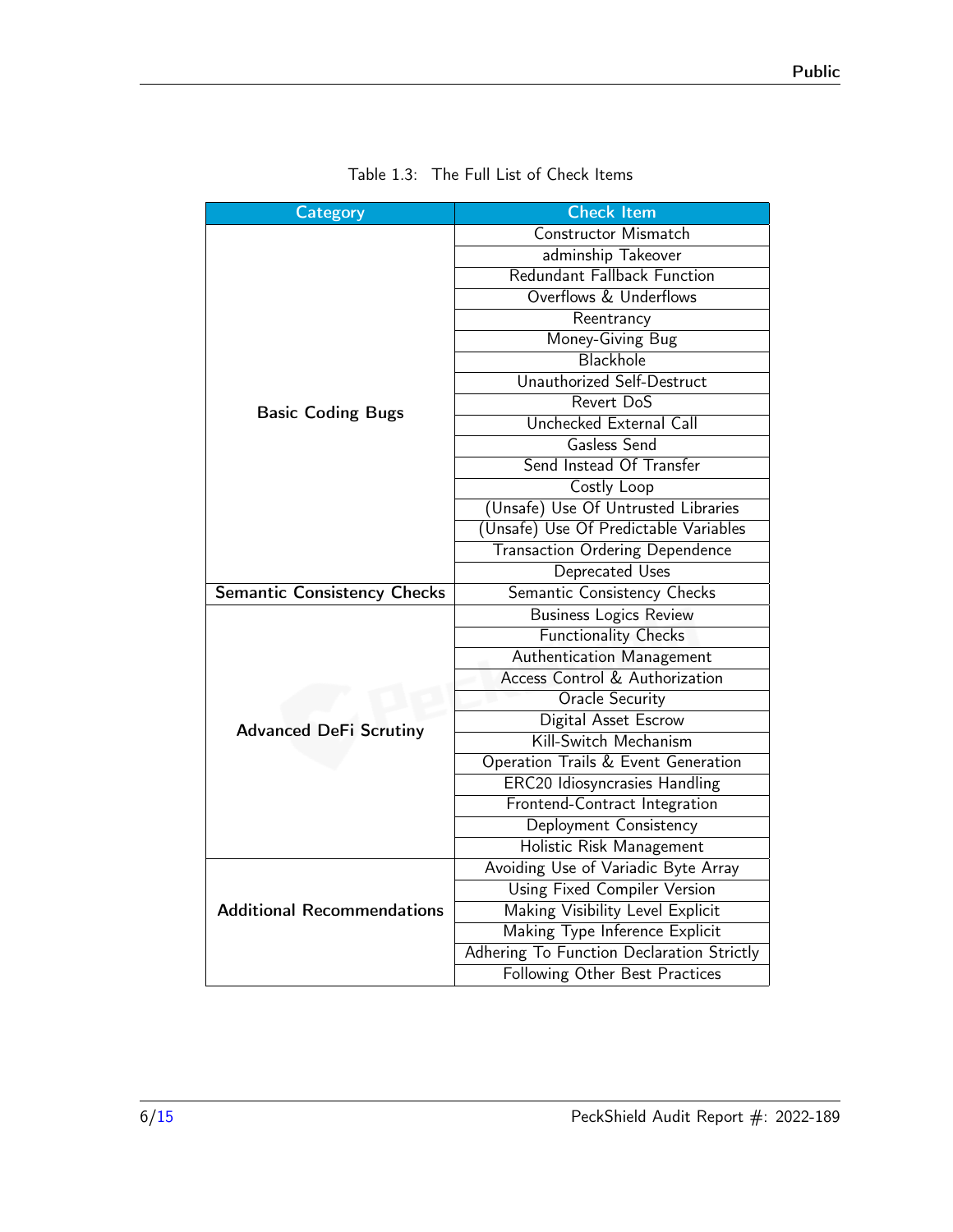additionally build a PoC to demonstrate the possibility of exploitation. The concrete list of check items is shown in Table [1.3.](#page-5-0)

In particular, we perform the audit according to the following procedure:

- Basic Coding Bugs: We first statically analyze given smart contracts with our proprietary static code analyzer for known coding bugs, and then manually verify (reject or confirm) all the issues found by our tool.
- Semantic Consistency Checks: We then manually check the logic of implemented smart contracts and compare with the description in the white paper.
- Advanced DeFi Scrutiny: We further review business logics, examine system operations, and place DeFi-related aspects under scrutiny to uncover possible pitfalls and/or bugs.
- Additional Recommendations: We also provide additional suggestions regarding the coding and development of smart contracts from the perspective of proven programming practices.

To better describe each issue we identified, we categorize the findings with Common Weakness Enumeration (CWE-699) [\[5\]](#page-14-4), which is a community-developed list of software weakness types to better delineate and organize weaknesses around concepts frequently encountered in software development. Though some categories used in CWE-699 may not be relevant in smart contracts, we use the CWE categories in Table [1.4](#page-7-0) to classify our findings.

### <span id="page-6-0"></span>1.4 Disclaimer

Note that this security audit is not designed to replace functional tests required before any software release, and does not give any warranties on finding all possible security issues of the given smart contract(s) or blockchain software, i.e., the evaluation result does not guarantee the nonexistence of any further findings of security issues. As one audit-based assessment cannot be considered comprehensive, we always recommend proceeding with several independent audits and a public bug bounty program to ensure the security of smart contract(s). Last but not least, this security audit should not be used as investment advice.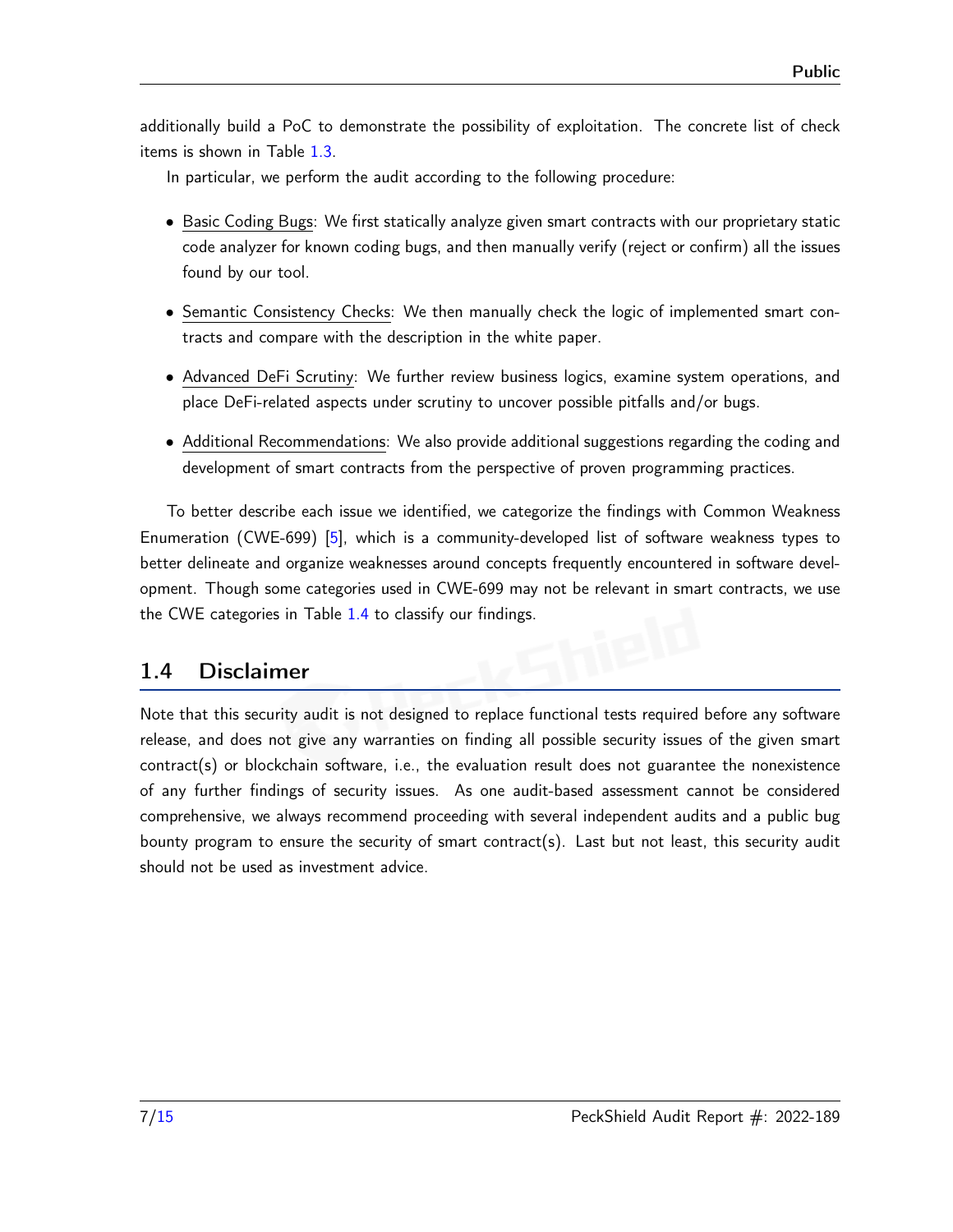<span id="page-7-0"></span>

| <b>Category</b>                   | <b>Summary</b>                                                                                    |
|-----------------------------------|---------------------------------------------------------------------------------------------------|
| Configuration                     | Weaknesses in this category are typically introduced during                                       |
|                                   | the configuration of the software.                                                                |
| <b>Data Processing Issues</b>     | Weaknesses in this category are typically found in functional-                                    |
|                                   | ity that processes data.                                                                          |
| <b>Numeric Errors</b>             | Weaknesses in this category are related to improper calcula-                                      |
|                                   | tion or conversion of numbers.                                                                    |
| <b>Security Features</b>          | Weaknesses in this category are concerned with topics like                                        |
|                                   | authentication, access control, confidentiality, cryptography,                                    |
|                                   | and privilege management. (Software security is not security<br>software.)                        |
| <b>Time and State</b>             | Weaknesses in this category are related to the improper man-                                      |
|                                   | agement of time and state in an environment that supports                                         |
|                                   | simultaneous or near-simultaneous computation by multiple                                         |
|                                   | systems, processes, or threads.                                                                   |
| <b>Error Conditions,</b>          | Weaknesses in this category include weaknesses that occur if                                      |
| Return Values.                    | a function does not generate the correct return/status code,                                      |
| <b>Status Codes</b>               | or if the application does not handle all possible return/status                                  |
|                                   | codes that could be generated by a function.                                                      |
| <b>Resource Management</b>        | Weaknesses in this category are related to improper manage-                                       |
|                                   | ment of system resources.                                                                         |
| <b>Behavioral Issues</b>          | Weaknesses in this category are related to unexpected behav-                                      |
|                                   | iors from code that an application uses.                                                          |
| <b>Business Logics</b>            | Weaknesses in this category identify some of the underlying                                       |
|                                   | problems that commonly allow attackers to manipulate the                                          |
|                                   | business logic of an application. Errors in business logic can                                    |
|                                   | be devastating to an entire application.                                                          |
| <b>Initialization and Cleanup</b> | Weaknesses in this category occur in behaviors that are used<br>for initialization and breakdown. |
| <b>Arguments and Parameters</b>   | Weaknesses in this category are related to improper use of                                        |
|                                   | arguments or parameters within function calls.                                                    |
| <b>Expression Issues</b>          | Weaknesses in this category are related to incorrectly written                                    |
|                                   | expressions within code.                                                                          |
| <b>Coding Practices</b>           | Weaknesses in this category are related to coding practices                                       |
|                                   | that are deemed unsafe and increase the chances that an ex-                                       |
|                                   | ploitable vulnerability will be present in the application. They                                  |
|                                   | may not directly introduce a vulnerability, but indicate the                                      |
|                                   | product has not been carefully developed or maintained.                                           |
|                                   |                                                                                                   |

Table 1.4: Common Weakness Enumeration (CWE) Classifications Used in This Audit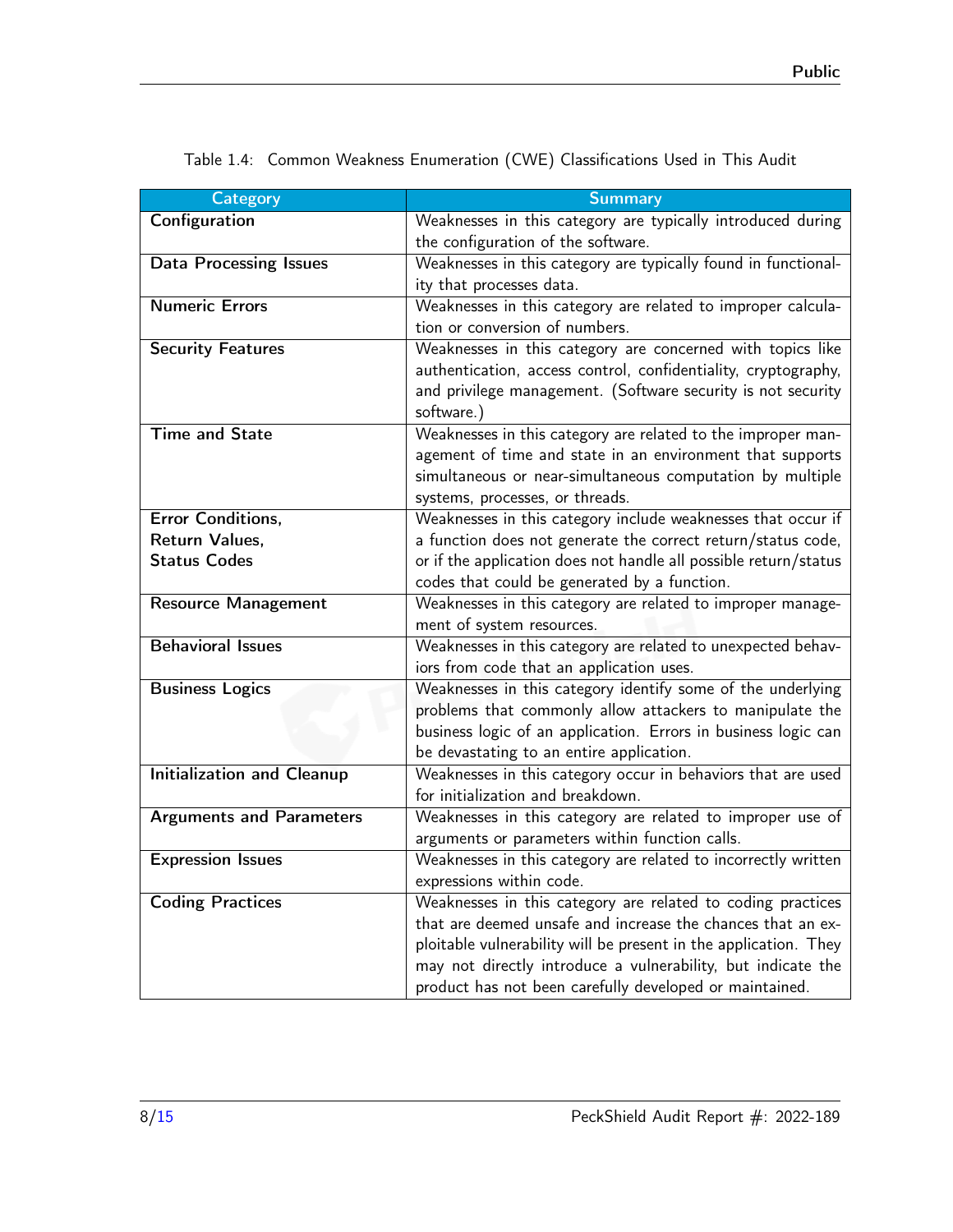# <span id="page-8-0"></span>2 | Findings

## <span id="page-8-1"></span>2.1 Summary

Here is a summary of our findings after analyzing the TRVL Staking implementation. During the first phase of our audit, we study the smart contract source code and run our in-house static code analyzer through the codebase. The purpose here is to statically identify known coding bugs, and then manually verify (reject or confirm) issues reported by our tool. We further manually review business logic, examine system operations, and place DeFi-related aspects under scrutiny to uncover possible pitfalls and/or bugs.

| <b>Severity</b> | $#$ of Findings |  |  |
|-----------------|-----------------|--|--|
| Critical        | 0               |  |  |
| High            | 0               |  |  |
| Medium          |                 |  |  |
| Low             |                 |  |  |
| Informational   | 0               |  |  |
| Total           | ി               |  |  |

We have so far identified a list of potential issues: some of them involve subtle corner cases that might not be previously thought of, while others refer to unusual interactions among multiple contracts. For each uncovered issue, we have therefore developed test cases for reasoning, reproduction, and/or verification. After further analysis and internal discussion, we determined a few issues of varying severities that need to be brought up and paid more attention to, which are categorized in the above table. More information can be found in the next subsection, and the detailed discussions of each of them are in Section [3.](#page-10-0)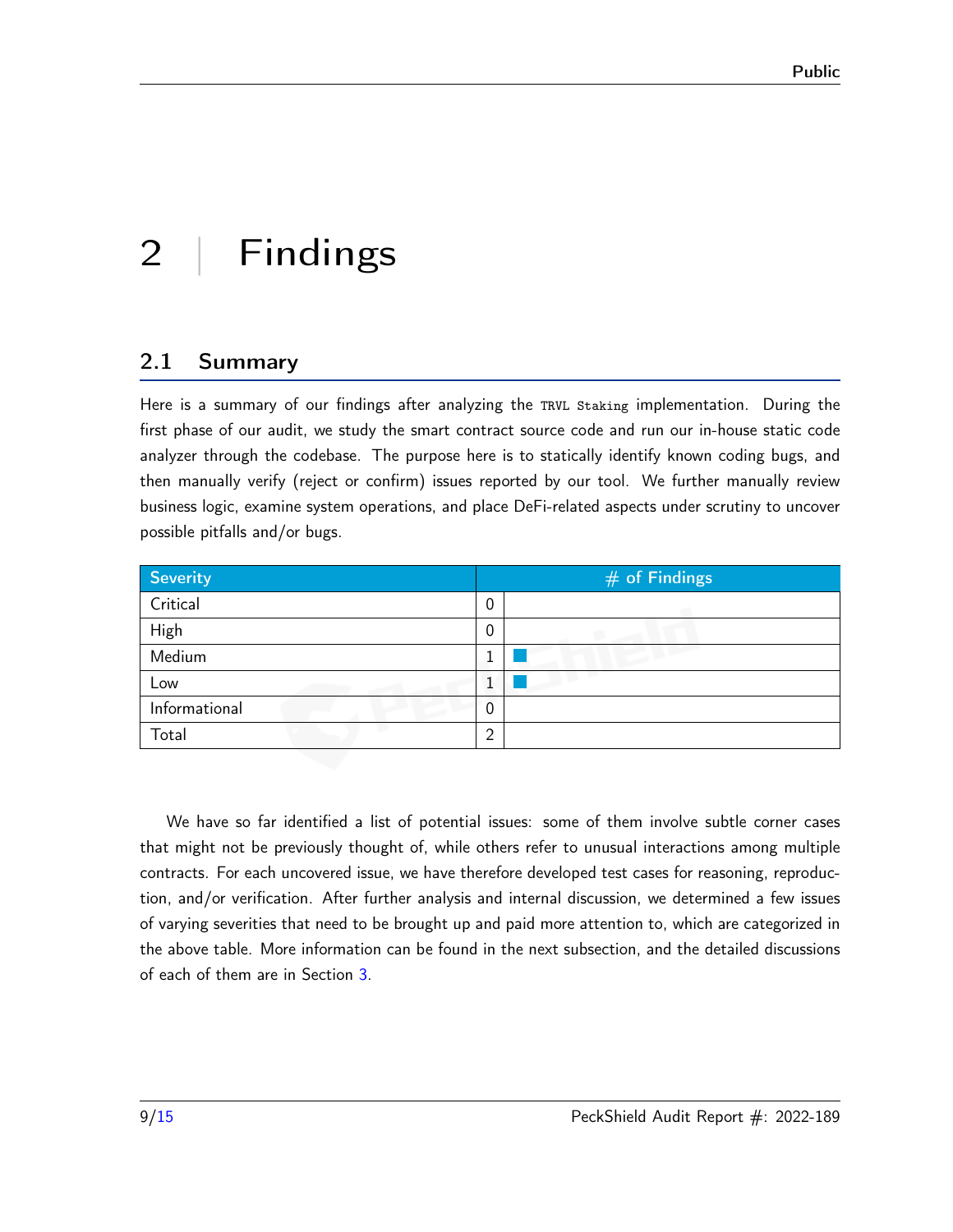## <span id="page-9-0"></span>2.2 Key Findings

Overall, these smart contracts are well-designed and engineered, though the implementation can be improved by resolving the identified issues (shown in Table [2.1\)](#page-9-1), including 1 medium-severity vulnerability and 1 low-severity vulnerability.

<span id="page-9-1"></span>

| ID             | Severity Title |                                    | <b>Category</b>          | <b>Status</b> |
|----------------|----------------|------------------------------------|--------------------------|---------------|
| PVE-001        | Low            | Revisited isMaxCapReached Logic in | <b>Business Logic</b>    | Resolved      |
|                |                | setMaxCap()                        |                          |               |
| <b>PVE-002</b> | Medium         | Trust Issue of Admin Keys          | <b>Security Features</b> | Mitigated     |

|  |  | Table 2.1: Key TRVL Staking Audit Findings |  |
|--|--|--------------------------------------------|--|
|--|--|--------------------------------------------|--|

Beside the identified issues, we emphasize that for any user-facing applications and services, it is always important to develop necessary risk-control mechanisms and make contingency plans, which may need to be exercised before the mainnet deployment. The risk-control mechanisms should kick in at the very moment when the contracts are being deployed on mainnet. Please refer to Section [3](#page-10-0) for details.

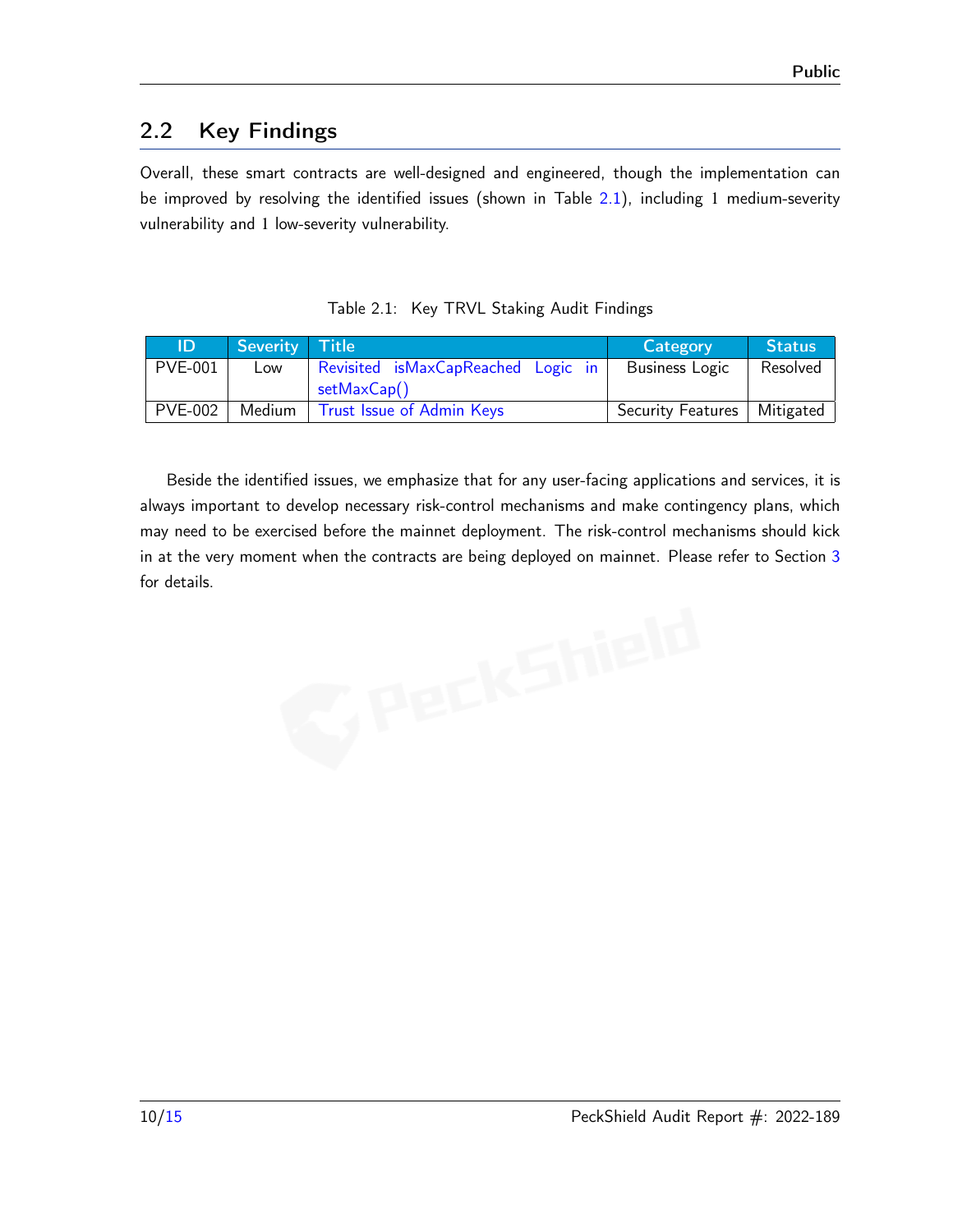## <span id="page-10-0"></span>3 | Detailed Results

## <span id="page-10-1"></span>3.1 Revisited isMaxCapReached Logic in setMaxCap()

- ID: PVE-001
- Severity: Informational
- Likelihood: N/A
- Impact: N/A
	-
- Target: TimeLockStaking
- Category: Coding Practices [\[4\]](#page-14-5)
- CWE subcategory: CWE-1126 [\[1\]](#page-14-6)

#### **Description**

DeFi protocols typically have a number of system-wide parameters that can be dynamically configured on demand. The TRVL Staking support is no exception. Specifically, if we examine the TimeLockStaking contract, it has defined a number of protocol-wide risk parameters, such as maxCap and apr. In the following, we show the corresponding routines that allow for their changes.

```
254 function setMaxCap ( uint256 _maxCap ) external isAuthorized {
255 maxCap = _maxCap ;
256 isMaxCapReached = false ;
257 emit EvtSetMaxCap (_maxCap);
258 }
259
260 function setExpiryTime (uint256 _expiryTime) external isAuthorized {
261 expiryTime = _expiryTime ;
262 emit EvtSetExpiryTime ( _expiryTime ) ;
263 }
264
265 function setMinTokensPerDeposit ( uint256 _minTokensPerDeposit )
266 external
267 isAuthorized
268 {
269 minTokensPerDeposit = _minTokensPerDeposit ;
270 emit EvtSetMinTokensPerDeposit ( _minTokensPerDeposit );
271 }
```
Listing 3.1: Example Privileged Operations in TimeLockStaking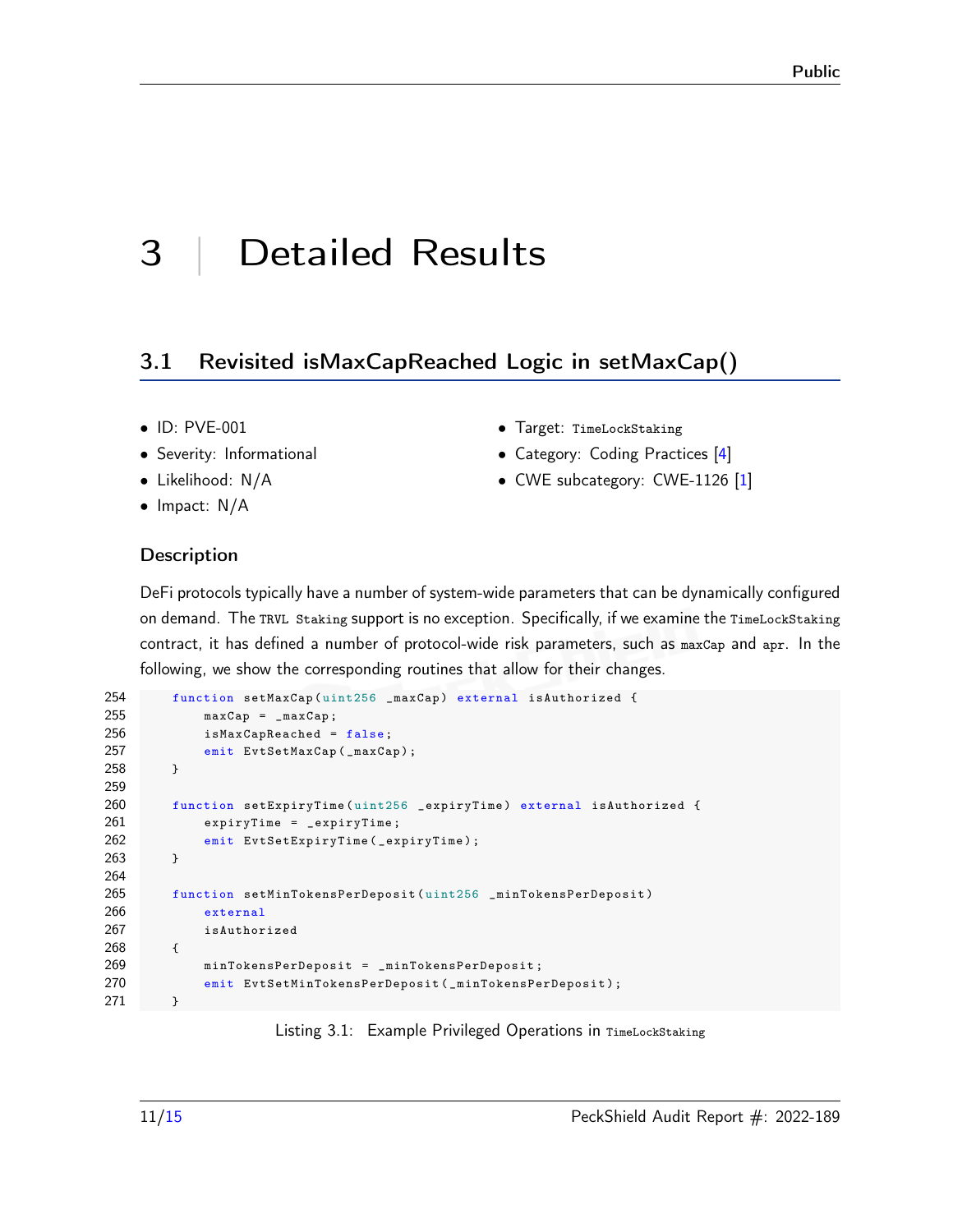These parameters define various aspects of the protocol operation and maintenance and need to exercise extra care when configuring or updating them. Our analysis shows the update logic on these parameters can be improved by applying more rigorous sanity checks. For example, the above setMaxCap() function can be improved to assign the isMaxCapReached state (line 256). In particular, with a new maxCap, we need to compare the current total deposited tokens to determine whether the cap is reached, i.e., isMaxCapReached = totalDepositedTokens>=\_maxCap? true:false.

Recommendation Revise the above setMaxCap() function to properly determine the isMaxCapReached state.

Status This issue has been resolved as the team considers it part of the design.

#### <span id="page-11-0"></span>3.2 Trust Issue of Admin Keys

- ID: PVE-002
- Severity: Medium
- Likelihood: Low
- Impact: High
- Target: TimeLockStaking
- Category: Security Features [\[3\]](#page-14-7)
- CWE subcategory: CWE-287 [\[2\]](#page-14-8)

#### **Description**

In the TRVL Staking support, there is a special administrative account, i.e., owner. This owner account plays a critical role in governing and regulating the protocol-wide operations (e.g., manage isAuthorized accounts). It also has the privilege to control or govern the flow of assets managed by this protocol. Our analysis shows that the privileged account needs to be scrutinized. In the following, we examine the privileged owner account and its related privileged accesses in current contract.

To elaborate, we show below the functions which can be exercised to withdraw the staked funds. The following functions allow the owner to withdraw all funds from the contract.

```
221 function ownerWithdraw (address _to, uint256 _amount)
222 external
223 isOwner
224 nonReentrant
225 {
226 token.safeTransfer(_to, _amount);
228 emit OwnerWithdrawn (msg.sender, amount, to);
229 }
231 // Owner can withdraw all tokens
232 function ownerWithdrawAll ( address _to ) external isOwner nonReentrant {
233 uint256 tokenBal = getTokenBalance () ;
234 token . safeTransfer (_to , tokenBal );
```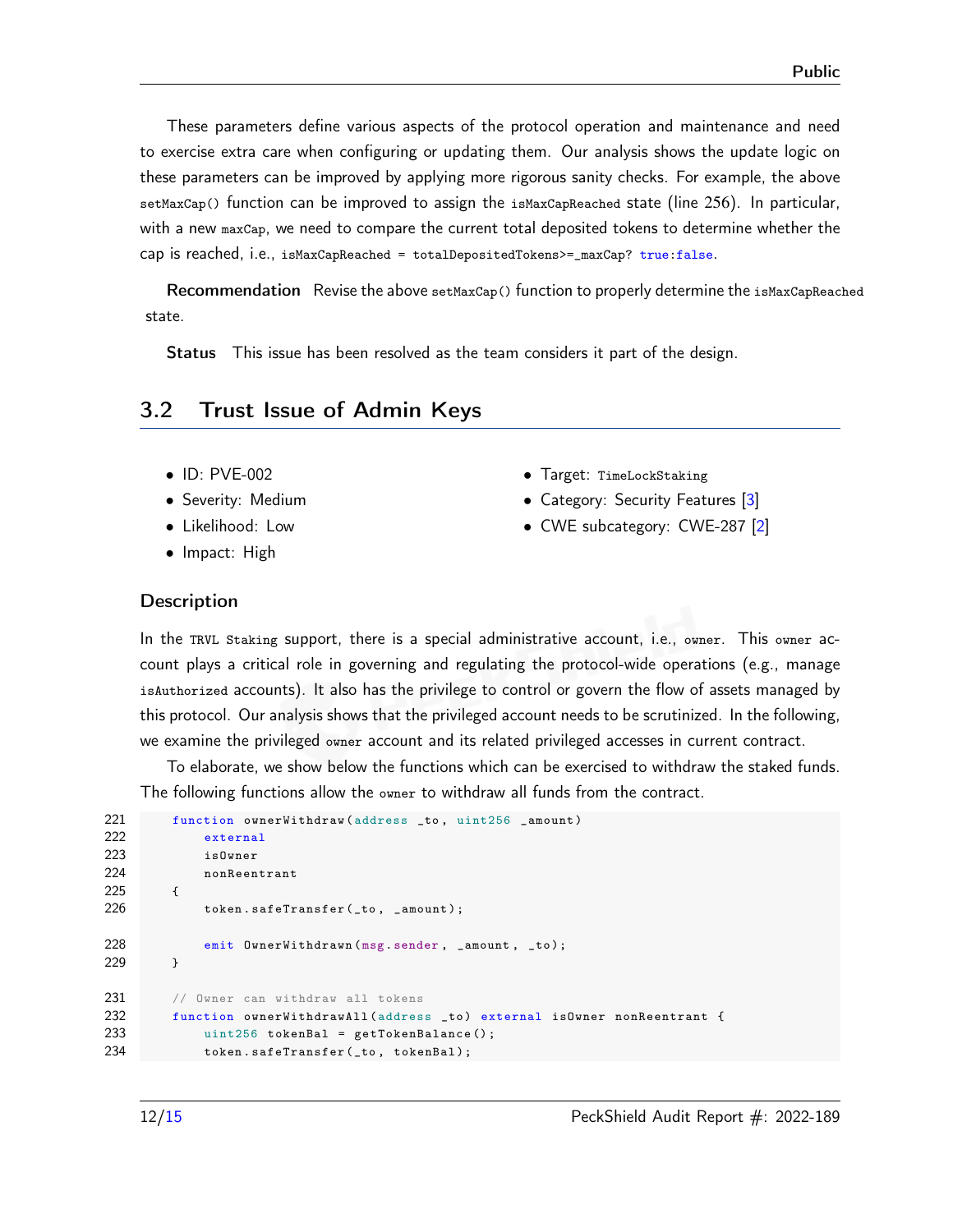```
236 emit OwnerWithdrawnAll (msg. sender, tokenBal, _to);
237 }
```

```
Listing 3.2: TimeLockStaking::ownerWithdraw()/ownerWithdrawAll()
```
We understand the need of the privileged functions for contract maintenance, but it is worrisome if the privileged owner account is a plain EOA account. Note that a multi-sig account could greatly alleviate this concern, though it is still far from perfect. Specifically, a better approach is to eliminate the administration key concern by transferring the role to a community-governed DAO.

Recommendation Promptly transfer the privileged account to the intended DAO-like governance contract. All changed to privileged operations may need to be mediated with necessary timelocks. Eventually, activate the normal on-chain community-based governance life-cycle and ensure the intended trustless nature and high-quality distributed governance.

Status The issue has been confirmed and the team clarifies that a multi-sig account is used as the owner.

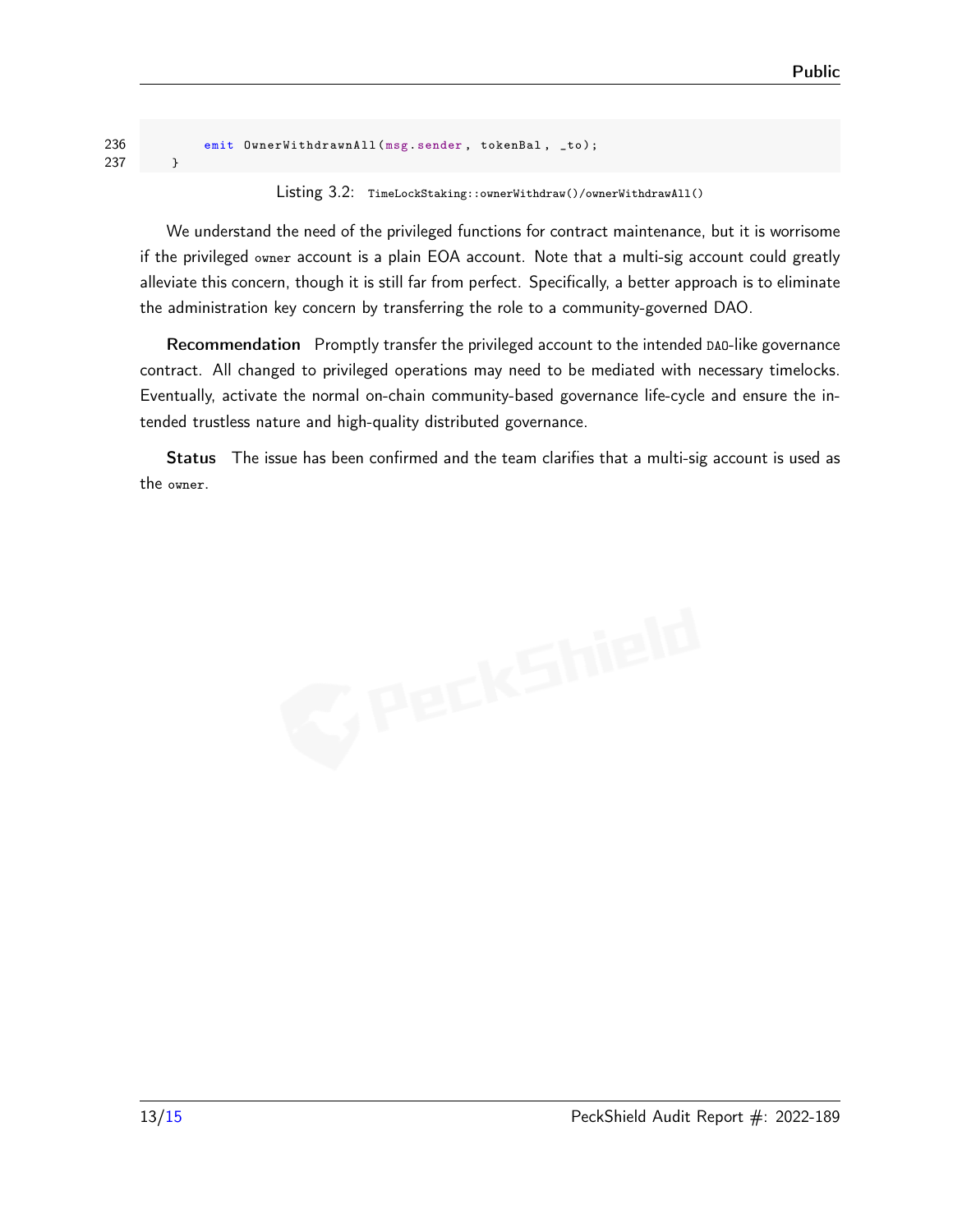## <span id="page-13-0"></span>4 | Conclusion

In this audit, we have analyzed the TRVL Staking design and implementation. TRVL Staking provides a timelocked rewarding mechanism to incentivze users to stake the supported tokens for rewards. The current code base is well structured and neatly organized. Those identified issues are promptly confirmed and addressed.

Meanwhile, we need to emphasize that smart contracts as a whole are still in an early, but exciting stage of development. To improve this report, we greatly appreciate any constructive feedbacks or suggestions, on our methodology, audit findings, or potential gaps in scope/coverage.